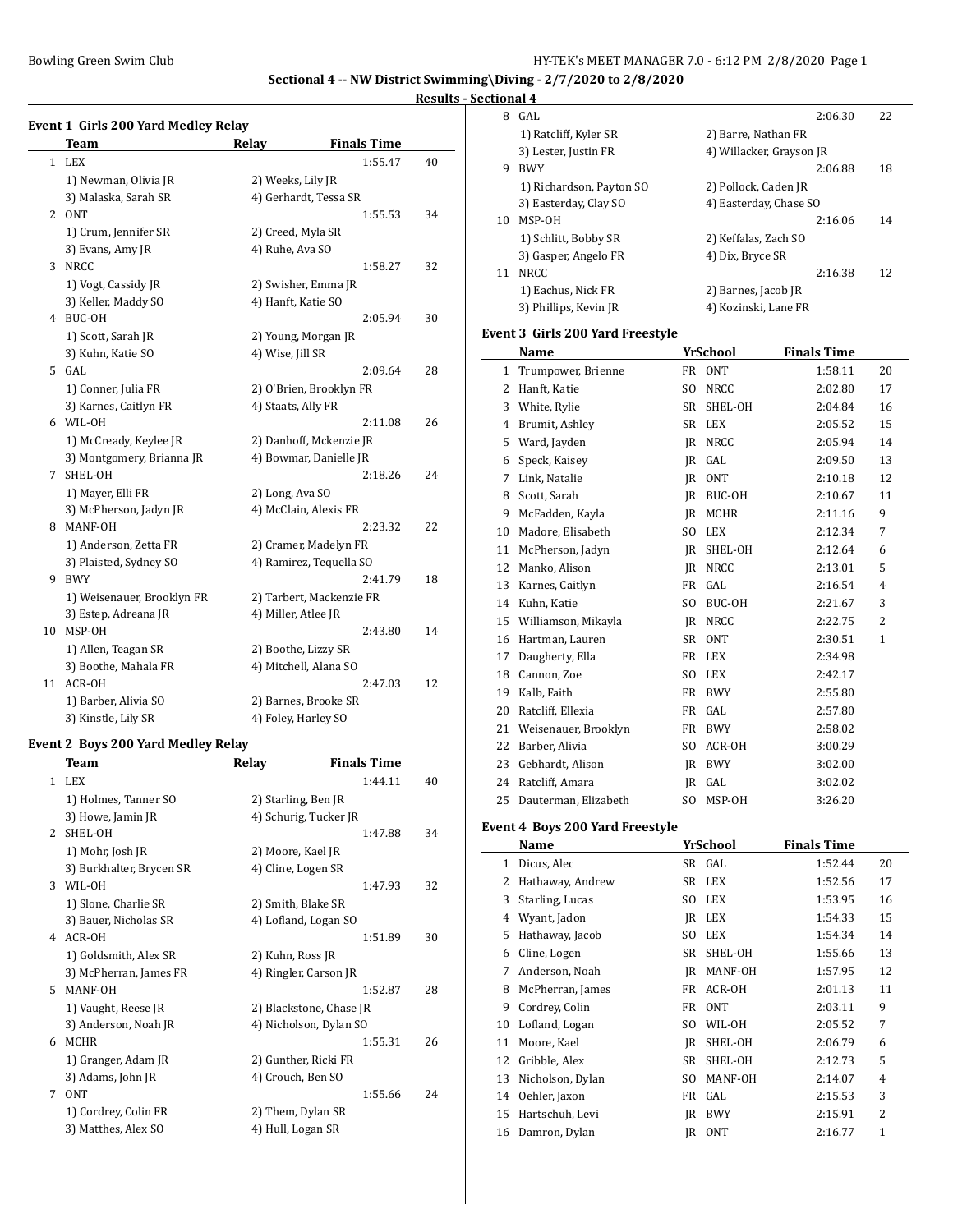## **ing\Diving - 2/7/2020 to 2/8/2020 Sectional 4**

|              |                                   |     |                 |                    | Results - |
|--------------|-----------------------------------|-----|-----------------|--------------------|-----------|
|              | (Event 4 Boys 200 Yard Freestyle) |     |                 |                    |           |
|              | Name                              |     | YrSchool        | <b>Finals Time</b> |           |
| 17           | Petit, Hunter                     |     | FR ONT          | 2:22.05            |           |
|              | 18 Kaple, Hayden                  | FR  | GAL             | 2:24.26            |           |
|              | 19 Kozinski, Lane                 | FR  | <b>NRCC</b>     | 2:28.73            |           |
|              | 20 Bishop, Terry                  | SR  | MANF-OH         | 2:28.86            |           |
|              | 21 Stigall, Cooper                | FR  | MCHR            | 2:38.41            |           |
|              | 22 Miller, Justin                 | SR  | BWY             | 2:39.39            |           |
|              | 23 Stimens, Andrew                | FR  | MCHR            | 2:40.64            |           |
|              | 24 Rike, Rodney                   | FR  | NRCC            | 2:52.88            |           |
| 25           | Ocampo, Fabricio                  |     | SR ONT          | 2:58.31            |           |
|              | Event 5 Girls 200 Yard IM         |     |                 |                    |           |
|              | Name                              |     | <b>YrSchool</b> | <b>Finals Time</b> |           |
|              | 1 Weeks, Lily                     |     | JR LEX          | 2:23.06            | 20        |
|              | 2 Malaska, Sarah                  | SR  | LEX             | 2:27.51            | 17        |
| 3            | Swisher, Emma                     | IR  | NRCC            | 2:27.99            | 16        |
|              | 4 Creed, Myla                     |     | SR ONT          | 2:32.89            | 15        |
| 5            | Staats, Ally                      | FR  | GAL.            | 2:40.33            | 14        |
|              | 6 Conner, Julia                   | FR  | GAL             | 2:45.47            | 13        |
| 7            | Coffman, Sophie                   | FR  | LEX             | 2:49.85            | 12        |
| 8            | Stephens, Addie                   | FR  | WIL-OH          | 2:50.59            | 11        |
| 9            | Anderson, Zetta                   | FR  | MANF-OH         | 2:54.35            | 9         |
|              | 10 Urie, Lilli                    |     | SO WIL-OH       | 3:01.09            | 7         |
|              | 11 McClain, Alexis                | FR  | SHEL-OH         | 3:10.83            | 6         |
|              | 12 Fox, Ellen                     | SO. | WIL-OH          | 3:11.97            | 5         |
| 13           | Stupca, Marie                     |     | JR LEX          | 3:27.73            | 4         |
|              | Event 6 Boys 200 Yard IM          |     |                 |                    |           |
|              | Name                              |     | <u>YrSchool</u> | <b>Finals Time</b> |           |
|              | 1 Starling, Ben                   |     | JR LEX          | 2:09.87            | 20        |
|              | 2 Morando, Vincent                | JR  | LEX             | 2:10.11            | 17        |
| 3            | Schlitt, Bobby                    | SR  | MSP-OH          | 2:13.60            | 16        |
| 4            | Strack, Caleb                     |     | SR GAL          | 2:15.53            | 15        |
|              | 5 Rowland, Branyan                | FR  | NRCC            | 2:18.81            | 14        |
|              | 6 Eldridge, Avery                 | JR  | LEX             | 2:19.05            | 13        |
| 7            | Barre, Nathan                     | FR  | GAL             | 2:30.60            | 12        |
| 8            | Lester, Justin                    |     | FR GAL          | 2:30.92            | 11        |
| 9            | Matthes, Alex                     | SO. | 0NT             | 2:33.15            | 9         |
| 10           | Olivieri, Tony                    | SR  | MANF-OH         | 2:34.49            | 7         |
| 11           | Phillips, Kevin                   | JR  | NRCC            | 2:41.50            | 6         |
| 12           | Pounds, William                   | SO  | MANF-OH         | 2:43.87            | 5         |
|              | 13 Cox, Ty                        | SO. | SHEL-OH         | 2:45.67            | 4         |
|              | 14 McLean, Duncan                 | FR  | <b>ONT</b>      | 2:47.25            | 3         |
|              | 15 Rose, Alex                     | SO  | <b>ONT</b>      | 2:48.54            | 2         |
|              | 16 Elder, Jordan                  | SO. | MANF-OH         | 2:56.41            | 1         |
| 17           | Kurek, Thomas                     | SR  | BWY             | 3:33.45            |           |
|              | Event 7 Girls 50 Yard Freestyle   |     |                 |                    |           |
|              | <b>Name</b>                       |     | <u>YrSchool</u> | <b>Finals Time</b> |           |
| $\mathbf{1}$ | Grubbs, Troie                     |     | SO GAL          | 24.98              | 20        |
|              | 2 Stine, Kassie                   | JR  | SHEL-OH         | 25.45              | 17        |
|              | 3 Hoffman, Reyna                  | SO  | SHEL-OH         | 25.73              | 16        |
|              | 4 Newman, Olivia                  |     |                 |                    |           |
|              |                                   | JR  | LEX             | 25.80              | 15        |
|              | 5 Gerhardt, Tessa                 | SR  | LEX             | 25.91              | 14        |
| 6            | Vogt, Cassidy                     | JR  | <b>NRCC</b>     | 26.04              | 13        |
| 7            | Ruhe, Ava                         | SO  | <b>ONT</b>      | 26.06              | 12        |

 Lewis, Riley SO SHEL-OH 26.61 11 Martin, Abby FR NRCC 26.68 9

| tuunai 4 |                               |                |             |             |                |  |
|----------|-------------------------------|----------------|-------------|-------------|----------------|--|
| 10       | Mayer, Elli                   | FR             | SHEL-OH     | 26.84       | 7              |  |
| 11       | Dornbierer, Jocie             | SO.            | <b>BCF</b>  | 26.92       | 6              |  |
|          | 12 Garver, Megan              | IR             | LEX         | 27.01       | 5              |  |
| 13       | Perkins, Ava                  | S <sub>O</sub> | <b>LEX</b>  | 27.51       | $\overline{4}$ |  |
| 14       | Payne, Kayla                  | FR             | NRCC        | 27.68       | 3              |  |
| 15       | Zeger, Adriana                | S <sub>0</sub> | GAL         | 28.40       | 2              |  |
| 16       | Ritzhaupt, Reagan             | <b>FR</b>      | <b>NRCC</b> | 28.58       | $\mathbf{1}$   |  |
| 17       | Johnson, Alexis               | <b>IR</b>      | <b>ONT</b>  | 28.69       |                |  |
| 18       | Bowmar, Danielle              | <b>IR</b>      | WIL-OH      | 28.78       |                |  |
| 19       | O'Brien, Brooklyn             | <b>FR</b>      | GAL         | 29.07       |                |  |
| 20       | Cramer, Madelyn               | <b>FR</b>      | MANF-OH     | 29.42       |                |  |
| 21       | Martinez, Ellie               | FR             | <b>ONT</b>  | 29.56       |                |  |
|          | 22 Wise, Jill                 | SR             | BUC-OH      | 29.68       |                |  |
| 23       | Gunther, Lexi                 | FR             | MCHR        | 29.95       |                |  |
| 24       | Allen, Teagan                 | <b>SR</b>      | MSP-OH      | 30.90       |                |  |
| 25       | Bates, Renae                  | <b>SR</b>      | WIL-OH      | 31.01       |                |  |
| 26       | Schieber, Kate                | <b>SR</b>      | GAL         | 31.52       |                |  |
| 27       | Miller, Atlee                 | IR             | BWY         | 32.49       |                |  |
| 28       | Plaisted, Sydney              | SO.            | MANF-OH     | 33.18       |                |  |
|          | 29 Fanello, Caitlin           | SR             | <b>ONT</b>  | 34.29       |                |  |
| 30       | Roberts, Celeigh              | <b>IR</b>      | MSP-OH      | 35.50       |                |  |
| 31       | Mitchell, Alana               | SO.            | MSP-OH      | 36.23       |                |  |
| 32       | Wagner, Madie                 | SR             | <b>BWY</b>  | 36.28       |                |  |
| 33       | Foley, Harley                 | SO.            | ACR-OH      | 37.03       |                |  |
| 34       | Brown, Daisjah                | <b>IR</b>      | MANF-OH     | 38.32       |                |  |
| 35       | Reid, Elani                   | SR             | <b>BWY</b>  | 40.58       |                |  |
| 36       | Boothe, Mahala                | FR             | MSP-OH      | 40.65       |                |  |
| 37       | Tarbert, Mackenzie            | <b>FR</b>      | <b>BWY</b>  | 44.09       |                |  |
| 38       | Steele, Destiney              | <b>SR</b>      | MANF-OH     | 53.35       |                |  |
| 39       | Smith, Leah                   |                | FR WIL-OH   | 58.05       |                |  |
|          | vent 8 Boys 50 Yard Freestyle |                |             |             |                |  |
|          | Name                          |                | VrCchaal    | Finale Timo |                |  |

#### **Event 8 Boys 50 Yard Freestyle**

|    | Name              |                | YrSchool    | <b>Finals Time</b> |                |
|----|-------------------|----------------|-------------|--------------------|----------------|
| 1  | Altstadt, Ben     |                | SR GAL      | 22.81              | 20             |
| 2  | Holmes, Tanner    | S <sub>O</sub> | <b>LEX</b>  | 23.41              | 17             |
| 3  | Howe, Jamin       | IR             | LEX         | 23.53              | 16             |
| 4  | Derkez, Nic       | SR             | <b>ONT</b>  | 23.64              | 15             |
| 5  | Sharrock, Keenan  | SR             | <b>NRCC</b> | 23.79              | 14             |
| 6  | Bolin, Will       | IR             | <b>ONT</b>  | 23.81              | 13             |
| 7  | Schurig, Tucker   | IR.            | <b>LEX</b>  | 24.10              | 12             |
| 8  | Gunther, Ricki    | FR             | <b>MCHR</b> | 24.15              | 11             |
| 9  | Blackstone, Chase | IR             | MANF-OH     | 24.20              | 9              |
| 10 | Awbrey, Jacob     | SO.            | <b>NRCC</b> | 24.60              | 7              |
| 11 | Hull, Logan       | SR             | <b>ONT</b>  | 24.98              | 6              |
| 12 | Tan, Gregory      | IR             | <b>ONT</b>  | 25.24              | 5              |
| 13 | Niedermier, Isaac | SR             | GAL         | 25.42              | $\overline{4}$ |
| 14 | Luna, Jordan      | SR             | WIL-OH      | 25.57              | 3              |
| 15 | Wise, Grant       | SR             | <b>LEX</b>  | 25.68              | $\overline{2}$ |
| 16 | Mohr, Josh        | IR             | SHEL-OH     | 25.78              | $\mathbf{1}$   |
| 17 | Eachus, Nate      | FR             | <b>NRCC</b> | 25.98              |                |
| 18 | Easterday, Chase  | SO.            | <b>BWY</b>  | 26.01              |                |
| 19 | Crouch, Ben       | SO.            | MCHR        | 26.08              |                |
| 20 | Adams, John       | IR             | MCHR        | 26.26              |                |
| 21 | Keffalas, Zach    | SO.            | MSP-OH      | 26.33              |                |
| 22 | Goldsmith, Alex   | SR             | ACR-OH      | 26.49              |                |
| 23 | Hunter, Preston   | IR             | MANF-OH     | 26.52              |                |
| 24 | Taylor, Zane      | SR             | MANF-OH     | 27.00              |                |
| 25 | Pollock, Caden    | IR             | <b>BWY</b>  | 27.49              |                |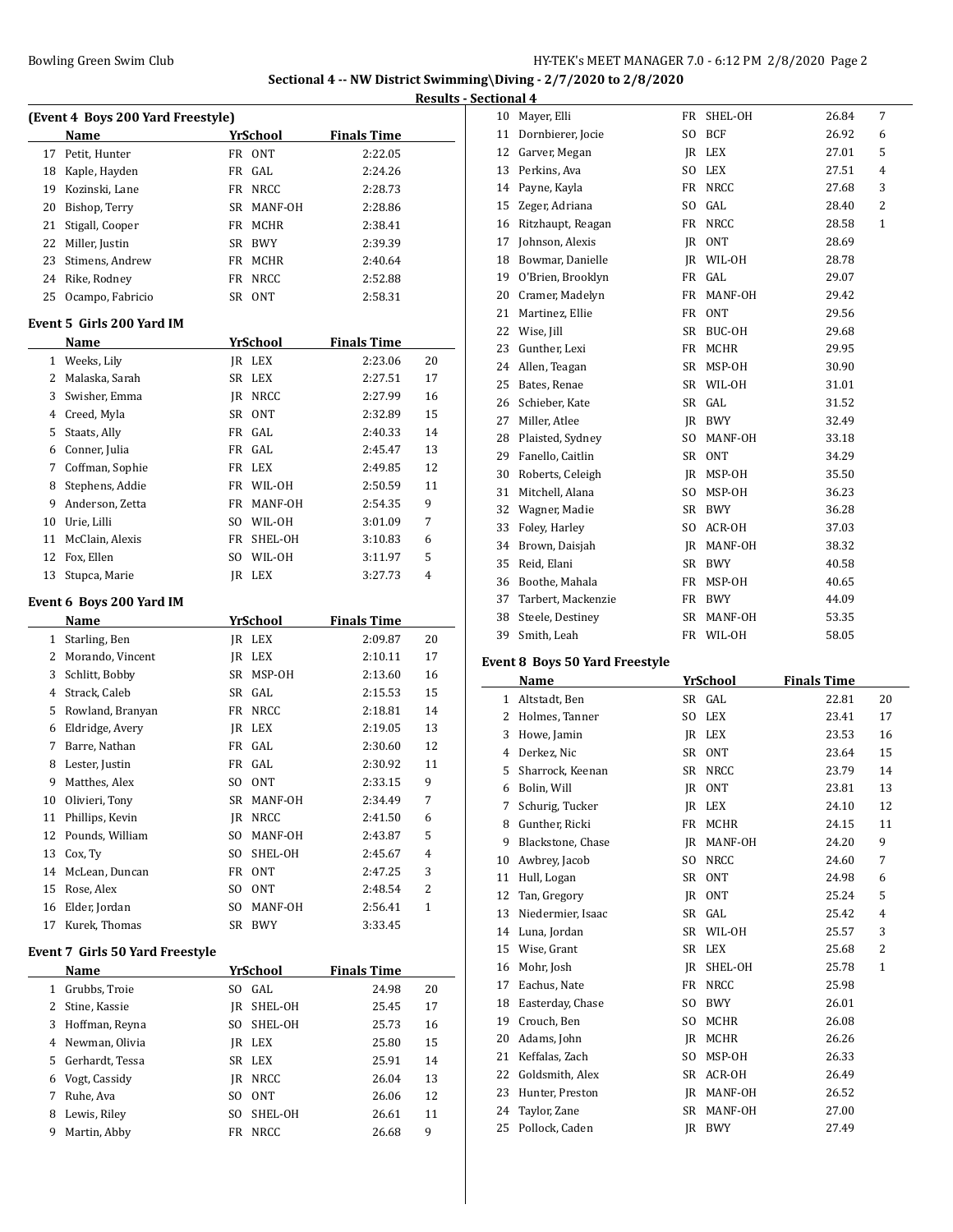**Sectional 4 -- NW District Swimming\Diving - 2/7/2020 to 2/8/2020 Results - Sectional 4**

| (Event 8 Boys 50 Yard Freestyle) |                      |    |             |                    |  |  |  |
|----------------------------------|----------------------|----|-------------|--------------------|--|--|--|
|                                  | Name                 |    | YrSchool    | <b>Finals Time</b> |  |  |  |
| 26                               | Garcia-Arrojo, Jaime | SR | MANF-OH     | 27.51              |  |  |  |
| 27                               | Willacker, Grayson   |    | IR GAL      | 27.52              |  |  |  |
| 28                               | Kaple, Hayden        |    | FR GAL      | 27.76              |  |  |  |
| 29                               | Ringler, Carson      | IR | ACR-OH      | 28.69              |  |  |  |
| 30                               | Witt, Kuane          | SR | <b>MCHR</b> | 28.75              |  |  |  |
| 31                               | Richardson, Payton   | SO | <b>BWY</b>  | 28.79              |  |  |  |
| 32                               | Mongold, Davd        | IR | SHEL-OH     | 29.10              |  |  |  |
| 33                               | Gasper, Angelo       | FR | MSP-OH      | 30.10              |  |  |  |
| 34                               | Cheng, Jackie        | SR | WIL-OH      | 31.39              |  |  |  |
| 35                               | Dix, Bryce           | SR | MSP-OH      | 32.18              |  |  |  |
| 36                               | Rowlands, Kai        | SO | ACR-OH      | 32.83              |  |  |  |
| 37                               | Jensen, Elijah       | SO | MSP-OH      | 34.49              |  |  |  |
| 38                               | Gates, Will          | FR | WIL-OH      | 35.18              |  |  |  |
| 39                               | Hubbard, Bryce       | SR | SHEL-OH     | 35.40              |  |  |  |
| 40                               | McMillan, Zach       | IR | SHEL-OH     | 39.10              |  |  |  |

#### **Event 11 Girls 100 Yard Butterfly**

|              | Name                |           | <b>YrSchool</b>  | <b>Finals Time</b> |                |
|--------------|---------------------|-----------|------------------|--------------------|----------------|
| $\mathbf{1}$ | White, Rylie        | SR        | SHEL-OH          | 1:01.19            | 20             |
| 2            | Evans, Amy          | IR        | <b>ONT</b>       | 1:03.01            | 17             |
| 3            | Malaska, Sarah      | <b>SR</b> | <b>LEX</b>       | 1:04.68            | 16             |
| 4            | Keller, Maddy       | SO        | <b>NRCC</b>      | 1:05.12            | 15             |
| 5            | Payne, Kayla        | FR        | NRCC             | 1:06.53            | 14             |
| 6            | Queen, Natalie      | FR        | <b>LEX</b>       | 1:06.69            | 13             |
| 7            | Karnes, Caitlyn     | FR        | GAL              | 1:06.81            | 12             |
| 8            | Ziroyan, Elen       | SO.       | LEX              | 1:07.93            | 11             |
| 9            | Shaffer, Anna       | SR        | LEX              | 1:08.96            | 9              |
| 10           | Young, Morgan       | IR        | BUC-OH           | 1:09.80            | 7              |
| 11           | Gunther, Lexi       | FR        | <b>MCHR</b>      | 1:12.58            | 6              |
| 12           | Dechert, Jayden     | FR        | 0 <sub>N</sub> T | 1:17.31            | 5              |
| 13           | Montgomery, Brianna | IR        | WIL-OH           | 1:27.78            | 4              |
| 14           | Pfeifer, Ella       | SO        | NRCC             | 1:28.00            | 3              |
| 15           | Estep, Adreana      | IR        | <b>BWY</b>       | 1:35.53            | $\overline{2}$ |

### **Event 12 Boys 100 Yard Butterfly**

|    | Name               |     | YrSchool         | <b>Finals Time</b> |    |
|----|--------------------|-----|------------------|--------------------|----|
| 1  | Holmes, Tanner     | SO. | LEX              | 54.90              | 20 |
| 2  | Burkhalter, Brycen | SR  | SHEL-OH          | 56.25              | 17 |
| 3  | Howe, Jamin        | IR  | LEX              | 56.72              | 16 |
| 4  | Bauer, Nicholas    | SR  | WIL-OH           | 56.83              | 15 |
| 5  | Slone, Charlie     | SR  | WIL-OH           | 1:02.01            | 14 |
| 6  | Matthes, Alex      | SO. | 0 <sub>N</sub> T | 1:03.58            | 13 |
| 7  | Eachus, Nate       | FR  | NRCC             | 1:04.57            | 12 |
| 8  | Adams, John        | IR  | MCHR             | 1:05.28            | 11 |
| 9  | Damron, Dylan      | IR  | 0NT              | 1:05.86            | 9  |
| 10 | Mckenzie, Wyatt    | FR  | SHEL-OH          | 1:09.39            | 7  |
| 11 | Easterday, Clay    | SO. | <b>BWY</b>       | 1:11.77            | 6  |
| 12 | Rose, Alex         | SO  | 0NT              | 1:12.83            | 5  |
| 13 | Beckley, Aidan     | SR  | <b>BWY</b>       | 1:16.50            | 4  |
| 14 | Bishop, Terry      | SR  | MANF-OH          | 1:27.88            | 3  |

### **Event 13 Girls 100 Yard Freestyle**

| <b>Name</b> |                      | YrSchool |            | <b>Finals Time</b> |      |
|-------------|----------------------|----------|------------|--------------------|------|
|             | 1 Trumpower, Brienne |          | FR ONT     | 53.54              | 20   |
|             | 2 Grubbs, Troie      |          | SO GAL     | 54.18              | 17   |
|             | 3 Stine, Kassie      |          | IR SHEL-OH | 56.50              | 16   |
|             | 4 Lewis, Riley       |          | SO SHEL-OH | 58.28              | 14.5 |

| 5  | Crum, Jennifer        | <b>SR</b>      | <b>ONT</b>        | <b>J58.28</b> | 14.5           |
|----|-----------------------|----------------|-------------------|---------------|----------------|
| 6  | Scott, Sarah          | <b>IR</b>      | BUC-OH            | 59.06         | 13             |
| 7  | Link, Natalie         | IR             | <b>ONT</b>        | 59.09         | 12             |
| 8  | Keever, Shelby        | S <sub>O</sub> | <b>ONT</b>        | 59.24         | 11             |
| 9  | Dornbierer, Jocie     | SO.            | BCF               | 1:00.38       | 9              |
| 10 | Perkins, Ava          | S <sub>O</sub> | <b>LEX</b>        | 1:01.38       | 7              |
| 11 | Zeger, Adriana        | S <sub>O</sub> | GAL               | 1:02.67       | 6              |
| 12 | Williamson, Mikayla   |                | <b>IR NRCC</b>    | 1:03.50       | 5              |
| 13 | McCready, Keylee      | IR             | WIL-OH            | 1:04.26       | $\overline{4}$ |
| 14 | Daugherty, Ella       | <b>FR</b>      | <b>LEX</b>        | 1:08.04       | 3              |
| 15 | Brewer, Maria         | IR             | <b>NRCC</b>       | 1:08.49       | 2              |
| 16 | Allen, Teagan         | SR             | MSP-OH            | 1:08.58       | 1              |
| 17 | Long, Ava             | S <sub>O</sub> | SHEL-OH           | 1:09.65       |                |
| 18 | Bates, Renae          | SR             | WIL-OH            | 1:10.74       |                |
| 19 | Ramirez, Tequella     | SO.            | MANF-OH           | 1:12.03       |                |
| 20 | Schieber, Kate        | <b>SR</b>      | GAL               | 1:12.62       |                |
| 21 | Kinstle, Lily         | SR             | ACR-OH            | 1:15.28       |                |
| 22 | Dicus, Macie          | <b>SR</b>      | <b>NRCC</b>       | 1:15.87       |                |
| 23 | Nichols-Bosley, Keera | <b>FR</b>      | <b>LEX</b>        | 1:15.96       |                |
| 24 | Burkhart, Alana       | SR             | <b>NRCC</b>       | 1:17.33       |                |
| 25 | Ratcliff, Ellexia     | <b>FR</b>      | GAL               | 1:18.08       |                |
| 26 | Stupca, Marie         | IR.            | <b>LEX</b>        | 1:18.67       |                |
| 27 | Travis, Kristy        |                | <b>IR MANF-OH</b> | 1:19.48       |                |
| 28 | Gebhardt, Alison      | IR             | BWY               | 1:19.63       |                |
| 29 | Nabb, Cheryl          | IR             | MANF-OH           | 1:19.88       |                |
| 30 | Weisenauer, Brooklyn  | <b>FR</b>      | <b>BWY</b>        | 1:21.17       |                |
| 31 | Mitchell, Alana       | S <sub>O</sub> | MSP-OH            | 1:24.11       |                |
| 32 | Foley, Harley         | S <sub>O</sub> | ACR-OH            | 1:29.17       |                |
| 33 | Dauterman, Elizabeth  | SO.            | MSP-OH            | 1:30.55       |                |
| 34 | Tackett, Autumn       | <b>SR</b>      | WIL-OH            | 1:32.39       |                |
| 35 | Boothe, Mahala        | <b>FR</b>      | MSP-OH            | 1:32.48       |                |
| 36 | Reid, Elani           | SR             | <b>BWY</b>        | 1:32.98       |                |
| 37 | Retton, Heidi         | <b>IR</b>      | MANF-OH           | 1:56.44       |                |
|    |                       |                |                   |               |                |

## **Event 14 Boys 100 Yard Freestyle**

|       | Name               |                | YrSchool    | <b>Finals Time</b> |              |
|-------|--------------------|----------------|-------------|--------------------|--------------|
| 1     | Kuhn, Ross         | IR             | ACR-OH      | 50.80              | 20           |
| 2     | Altstadt, Ben      | SR             | GAL         | 50.98              | 17           |
| 3     | Hathaway, Andrew   |                | SR LEX      | 51.10              | 16           |
| 4     | Derkez, Nic        | SR             | <b>ONT</b>  | 52.40              | 15           |
| 5     | Bolin, Will        | IR             | <b>ONT</b>  | 52.80              | 14           |
| 6     | Burkhalter, Brycen | SR             | SHEL-OH     | 53.34              | 13           |
| 7     | Schurig, Tucker    | IR             | <b>LEX</b>  | 53.38              | 12           |
| 8     | Smith, Blake       | SR             | WIL-OH      | 54.40              | 11           |
| 9     | Niedermier, Isaac  | SR             | GAL         | 54.63              | 9            |
| 10    | Awbrey, Jacob      | SO.            | <b>NRCC</b> | 55.32              | 7            |
| 11    | Lofland, Logan     | S <sub>O</sub> | WIL-OH      | 55.92              | 6            |
| 12    | Sharrock, Keenan   | SR             | <b>NRCC</b> | 56.02              | 5            |
| $*13$ | Tan, Gregory       | IR             | <b>ONT</b>  | 56.23              | 3.5          |
| $*13$ | Granger, Adam      | IR             | MCHR        | 56.23              | 3.5          |
| 15    | Gribble, Alex      | SR             | SHEL-OH     | 58.45              | 2            |
| 16    | Crouch, Ben        | S <sub>O</sub> | <b>MCHR</b> | 58.99              | $\mathbf{1}$ |
| 17    | Luna, Jordan       | SR             | WIL-OH      | 59.09              |              |
| 18    | Keffalas, Zach     | S <sub>O</sub> | MSP-OH      | 59.33              |              |
| 19    | Wise, Grant        | SR             | <b>LEX</b>  | 59.72              |              |
| 20    | Nicholson, Dylan   | S <sub>O</sub> | MANF-OH     | 1:00.16            |              |
| 21    | Lester, Justin     | FR             | GAL         | 1:00.59            |              |
| 22    | Willacker, Grayson | IR             | GAL         | 1:01.30            |              |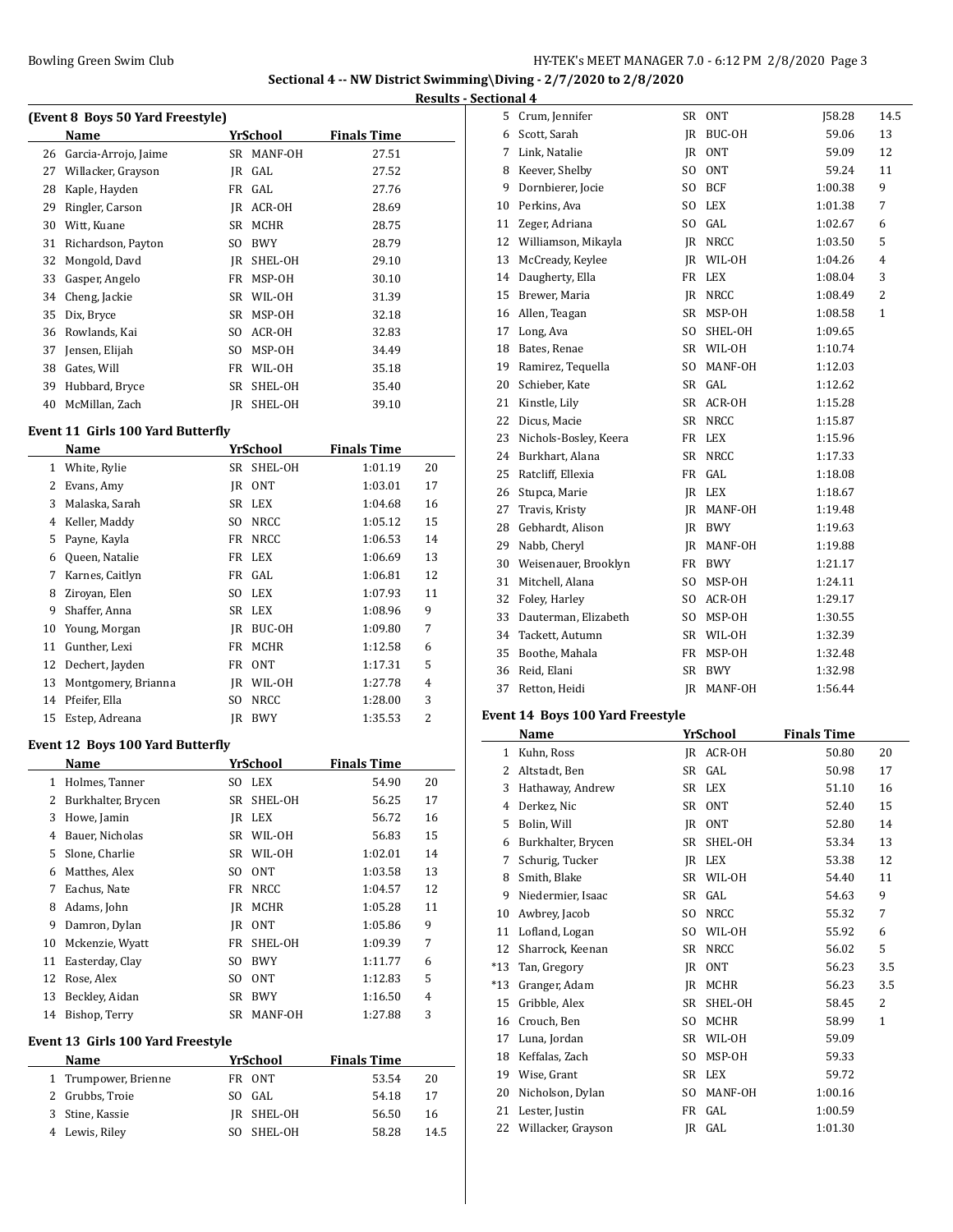#### **Results - Sectional 4**

|          | (Event 14 Boys 100 Yard Freestyle) |    |             |                    |  |  |  |  |  |
|----------|------------------------------------|----|-------------|--------------------|--|--|--|--|--|
|          | Name                               |    | YrSchool    | <b>Finals Time</b> |  |  |  |  |  |
| 23       | Taylor, Zane                       | SR | MANF-OH     | 1:01.77            |  |  |  |  |  |
| 24       | Gregory, Caleb                     | FR | <b>MCHR</b> | 1:01.80            |  |  |  |  |  |
| 25       | Olivieri, Tony                     | SR | MANF-OH     | 1:02.36            |  |  |  |  |  |
| 26       | Barnes, Jacob                      | IR | NRCC        | 1:02.48            |  |  |  |  |  |
| 27       | Cervantes, Alex                    | SO | ACR-OH      | 1:02.96            |  |  |  |  |  |
| 28       | Phillips, Kevin                    | IR | <b>NRCC</b> | 1:03.22            |  |  |  |  |  |
| 29       | Ringler, Carson                    | IR | ACR-OH      | 1:04.45            |  |  |  |  |  |
| 30       | Cervantes, Cody                    | IR | ACR-OH      | 1:07.42            |  |  |  |  |  |
| 31       | Gasper, Angelo                     | FR | MSP-OH      | 1:08.88            |  |  |  |  |  |
| 32       | Ward, Matthew                      | FR | LEX         | 1:10.52            |  |  |  |  |  |
| 33       | Stimens, Andrew                    | FR | <b>MCHR</b> | 1:10.57            |  |  |  |  |  |
| 34       | Young, Kellen                      | SO | MSP-OH      | 1:12.41            |  |  |  |  |  |
| 35       | Cheng, Jackie                      | SR | WIL-OH      | 1:16.67            |  |  |  |  |  |
| 36       | Jensen, Elijah                     | SO | MSP-OH      | 1:18.09            |  |  |  |  |  |
| 37       | McMillan, Zach                     | IR | SHEL-OH     | 1:28.73            |  |  |  |  |  |
| $\cdots$ | Foglesong, Nick                    | IR | MANF-OH     | DQ                 |  |  |  |  |  |
| $- - -$  | Hubbard, Bryce                     | SR | SHEL-OH     | DQ                 |  |  |  |  |  |

### **Event 15 Girls 500 Yard Freestyle**

|    | Name               |           | YrSchool    | <b>Finals Time</b> |                |
|----|--------------------|-----------|-------------|--------------------|----------------|
| 1  | Ward, Jayden       | IR        | <b>NRCC</b> | 5:35.42            | 20             |
| 2  | Whittaker, Tiffany | SO        | <b>ONT</b>  | 5:45.03            | 17             |
| 3  | Queen, Natalie     |           | FR LEX      | 5:51.45            | 16             |
| 4  | Ziroyan, Elen      | SO        | LEX         | 5:57.33            | 15             |
| 5  | McPherson, Jadyn   | IR        | SHEL-OH     | 5:58.54            | 14             |
| 6  | Madore, Elisabeth  | SO        | <b>LEX</b>  | 6:06.56            | 13             |
| 7  | Staats, Ally       |           | FR GAL      | 6:07.23            | 12             |
| 8  | Manko, Alison      | IR        | <b>NRCC</b> | 6:07.52            | 11             |
| 9  | Danhoff, Mckenzie  | IR        | WIL-OH      | 6:09.10            | 9              |
| 10 | O'Brien, Brooklyn  | FR        | GAL         | 6:14.36            | 7              |
| 11 | Masi, Sophia       | SO        | LEX         | 6:16.44            | 6              |
| 12 | Dechert, Jayden    | FR        | <b>ONT</b>  | 6:20.74            | 5              |
| 13 | Stewart, Abi       | IR        | <b>ONT</b>  | 6:33.04            | $\overline{4}$ |
| 14 | Hartman, Lauren    | SR        | <b>ONT</b>  | 6:33.24            | 3              |
| 15 | Pfeifer, Ella      | SO        | <b>NRCC</b> | 6:42.10            | 2              |
| 16 | Barnes, Brooke     | <b>SR</b> | ACR-OH      | 6:47.92            | $\mathbf{1}$   |
| 17 | Boothe, Lizzy      | SR        | MSP-OH      | 7:18.65            |                |
| 18 | McClain, Alexis    | FR        | SHEL-OH     | 7:28.31            |                |

#### **Event 16 Boys 500 Yard Freestyle**

 $\overline{a}$ 

|    | Name               |    | YrSchool    | <b>Finals Time</b> |                |
|----|--------------------|----|-------------|--------------------|----------------|
| 1  | Dicus, Alec        | SR | GAL         | 5:06.91            | 20             |
| 2  | Wyant, Jadon       | IR | LEX         | 5:07.04            | 17             |
| 3  | Starling, Lucas    | SO | <b>LEX</b>  | 5:14.55            | 16             |
| 4  | Anderson, Noah     | IR | MANF-OH     | 5:15.65            | 15             |
| 5  | Eldridge, Avery    | IR | LEX         | 5:19.17            | 14             |
| 6  | Cordrey, Colin     | FR | <b>ONT</b>  | 5:31.36            | 13             |
| 7  | McPherran, James   | FR | ACR-OH      | 5:31.67            | 12             |
| 8  | Rager, Sam         | IR | BUC-OH      | 5:45.76            | 11             |
| 9  | Muntis, Blake      | FR | SHEL-OH     | 6:08.43            | 9              |
| 10 | Price, Evan        | SO | <b>NRCC</b> | 6:17.68            | 7              |
| 11 | Oehler, Jaxon      | FR | GAL         | 6:27.95            | 6              |
| 12 | Vaught, Reese      | IR | MANF-OH     | 6:28.47            | 5              |
| 13 | Richardson, Payton | SO | <b>BWY</b>  | 6:37.63            | 4              |
| 14 | Eachus, Nick       | FR | <b>NRCC</b> | 6:49.04            | 3              |
| 15 | Suter, Evan        | FR | NRCC        | 6:51.45            | $\overline{2}$ |

|    | 16 Ocampo, Austin                                 |  | FR ONT                     | 8:22.58 | 1  |  |  |  |  |  |
|----|---------------------------------------------------|--|----------------------------|---------|----|--|--|--|--|--|
|    | Event 17 Girls 200 Yard Freestyle Relay           |  |                            |         |    |  |  |  |  |  |
|    | <b>Finals Time</b><br><b>Team</b><br><b>Relay</b> |  |                            |         |    |  |  |  |  |  |
|    | 1 SHEL-OH                                         |  |                            | 1:42.42 | 40 |  |  |  |  |  |
|    | 1) Hoffman, Reyna SO                              |  | 2) Lewis, Riley SO         |         |    |  |  |  |  |  |
|    | 3) White, Rylie SR                                |  | 4) Stine, Kassie JR        |         |    |  |  |  |  |  |
|    | 2 ONT                                             |  |                            | 1:42.95 | 34 |  |  |  |  |  |
|    | 1) Trumpower, Brienne FR                          |  | 2) Whittaker, Tiffany SO   |         |    |  |  |  |  |  |
|    | 3) Ruhe, Ava SO                                   |  | 4) Evans, Amy JR           |         |    |  |  |  |  |  |
|    | 3 LEX                                             |  |                            | 1:44.62 | 32 |  |  |  |  |  |
|    | 1) Gerhardt, Tessa SR                             |  | 2) Brumit, Ashley SR       |         |    |  |  |  |  |  |
|    | 3) Weeks, Lily JR                                 |  | 4) Newman, Olivia JR       |         |    |  |  |  |  |  |
|    | 4 NRCC                                            |  |                            | 1:45.05 | 30 |  |  |  |  |  |
|    | 1) Hanft, Katie SO                                |  | 2) Payne, Kayla FR         |         |    |  |  |  |  |  |
|    | 3) Martin, Abby FR                                |  | 4) Vogt, Cassidy JR        |         |    |  |  |  |  |  |
|    | 5 GAL                                             |  |                            | 1:50.79 | 28 |  |  |  |  |  |
|    | 1) Speck, Kaisey JR                               |  | 2) O'Brien, Brooklyn FR    |         |    |  |  |  |  |  |
|    | 3) Zeger, Adriana SO                              |  | 4) Grubbs, Troie SO        |         |    |  |  |  |  |  |
|    | 6 BUC-OH                                          |  |                            | 1:53.49 | 26 |  |  |  |  |  |
|    | 1) Young, Morgan JR                               |  | 2) Wise, Jill SR           |         |    |  |  |  |  |  |
|    | 3) Kuhn, Katie SO                                 |  | 4) Scott, Sarah JR         |         |    |  |  |  |  |  |
|    | 7 WIL-OH                                          |  |                            | 1:56.72 | 24 |  |  |  |  |  |
|    | 1) McCready, Keylee JR                            |  | 2) Bates, Renae SR         |         |    |  |  |  |  |  |
|    | 3) Bowmar, Danielle JR                            |  | 4) Danhoff, Mckenzie JR    |         |    |  |  |  |  |  |
| 8  | MANF-OH                                           |  |                            | 2:06.62 | 22 |  |  |  |  |  |
|    | 1) Ramirez, Tequella SO                           |  | 2) Plaisted, Sydney SO     |         |    |  |  |  |  |  |
|    | 3) Anderson, Zetta FR                             |  | 4) Cramer, Madelyn FR      |         |    |  |  |  |  |  |
| 9  | MSP-OH                                            |  |                            | 2:17.96 | 18 |  |  |  |  |  |
|    | 1) Boothe, Lizzy SR                               |  | 2) Allen, Teagan SR        |         |    |  |  |  |  |  |
|    | 3) Roberts, Celeigh JR                            |  | 4) Dauterman, Elizabeth SO |         |    |  |  |  |  |  |
| 10 | <b>BWY</b>                                        |  |                            | 2:21.41 | 14 |  |  |  |  |  |
|    | 1) Gebhardt, Alison JR                            |  | 2) Wagner, Madie SR        |         |    |  |  |  |  |  |
|    | 3) Weisenauer, Brooklyn FR                        |  | 4) Miller, Atlee JR        |         |    |  |  |  |  |  |
| 11 | ACR-OH                                            |  |                            | 2:24.99 | 12 |  |  |  |  |  |
|    | 1) Kinstle, Lily SR                               |  | 2) Foley, Harley SO        |         |    |  |  |  |  |  |
|    | 3) Barber, Alivia SO                              |  | 4) Barnes, Brooke SR       |         |    |  |  |  |  |  |

## **Event 18 Boys 200 Yard Freestyle Relay**

 $\sim$ 

|    | Team                    | Relay                  | <b>Finals Time</b> |    |
|----|-------------------------|------------------------|--------------------|----|
| 1  | LEX                     |                        | 1:35.39            | 40 |
|    | 1) Hathaway, Andrew SR  | 2) Howe, Jamin JR      |                    |    |
|    | 3) Holmes, Tanner SO    | 4) Starling, Lucas SO  |                    |    |
| 2. | GAL                     |                        | 1:35.81            | 34 |
|    | 1) Niedermier, Isaac SR | 2) Strack, Caleb SR    |                    |    |
|    | 3) Dicus, Alec SR       | 4) Altstadt, Ben SR    |                    |    |
| 3  | <b>NRCC</b>             |                        | 1:37.94            | 32 |
|    | 1) Awbrey, Jacob SO     | 2) Eachus, Nate FR     |                    |    |
|    | 3) Rowland, Branyan FR  | 4) Sharrock, Keenan SR |                    |    |
| 4  | WIL-OH                  |                        | 1:38.49            | 30 |
|    | 1) Bauer, Nicholas SR   | 2) Luna, Jordan SR     |                    |    |
|    | 3) Lofland, Logan SO    | 4) Smith, Blake SR     |                    |    |
| 5. | 0 <sub>N</sub> T        |                        | 1:39.14            | 28 |
|    | 1) Derkez, Nic SR       | 2) Hull, Logan SR      |                    |    |
|    | 3) Tan, Gregory JR      | 4) Bolin, Will JR      |                    |    |
| 6  | MANF-OH                 |                        | 1:40.39            | 26 |
|    | 1) Blackstone, Chase JR | 2) Nicholson, Dylan SO |                    |    |
|    | 3) Hunter, Preston JR   | 4) Anderson, Noah JR   |                    |    |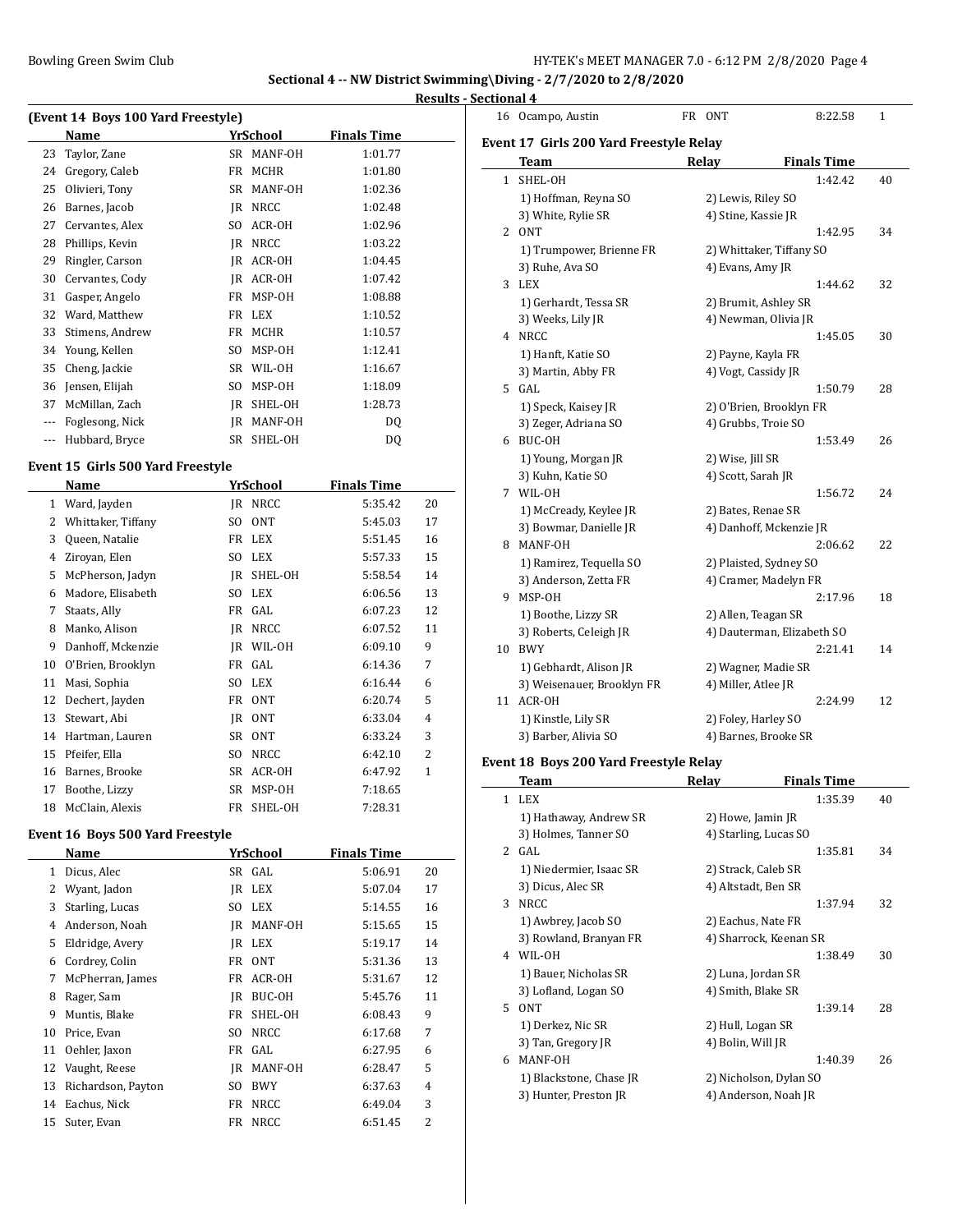# **Results - Sectional 4**

|    | (Event 18 Boys 200 Yard Freestyle Relay) |                       |                    |    |  |  |  |
|----|------------------------------------------|-----------------------|--------------------|----|--|--|--|
|    | Team                                     | Relay                 | <b>Finals Time</b> |    |  |  |  |
| 7  | <b>MCHR</b>                              |                       | 1:41.83            | 24 |  |  |  |
|    | 1) Granger, Adam JR                      | 2) Gunther, Ricki FR  |                    |    |  |  |  |
|    | 3) Adams, John JR                        | 4) Crouch, Ben SO     |                    |    |  |  |  |
| 8  | SHEL-OH                                  |                       | 1:46.77            | 22 |  |  |  |
|    | 1) Mckenzie, Wyatt FR                    | 2) Muntis, Blake FR   |                    |    |  |  |  |
|    | 3) Moore, Kael JR                        | 4) Gribble, Alex SR   |                    |    |  |  |  |
| 9  | <b>BWY</b>                               |                       | 1:47.05            | 18 |  |  |  |
|    | 1) Easterday, Chase SO                   | 2) Pollock, Caden JR  |                    |    |  |  |  |
|    | 3) Hartschuh, Levi JR                    | 4) Easterday, Clay SO |                    |    |  |  |  |
| 10 | MSP-OH                                   |                       | 1:53.80            | 14 |  |  |  |
|    | 1) Schlitt, Bobby SR                     | 2) Keffalas, Zach SO  |                    |    |  |  |  |
|    | 3) Gasper, Angelo FR                     | 4) Young, Kellen SO   |                    |    |  |  |  |
|    |                                          |                       |                    |    |  |  |  |

#### **Event 19 Girls 100 Yard Backstroke**

|                                          | Name                |                | <b>YrSchool</b> | <b>Finals Time</b> |                |  |  |
|------------------------------------------|---------------------|----------------|-----------------|--------------------|----------------|--|--|
| $\mathbf{1}$                             | Hoffman, Reyna      | SO.            | SHEL-OH         | 1:02.22            | 20             |  |  |
| 2                                        | Brumit, Ashley      | SR             | LEX             | 1:04.98            | 17             |  |  |
| 3                                        | Keever, Shelby      | SO.            | <b>ONT</b>      | 1:05.28            | 16             |  |  |
| $\overline{4}$                           | Crum, Jennifer      | SR             | <b>ONT</b>      | 1:05.74            | 15             |  |  |
| 5                                        | Martin, Abby        | FR             | NRCC            | 1:06.18            | 14             |  |  |
| 6                                        | Shaffer, Anna       | SR             | LEX             | 1:07.37            | 13             |  |  |
| 7                                        | Mayer, Elli         | FR             | SHEL-OH         | 1:07.78            | 12             |  |  |
| 8                                        | Ritzhaupt, Reagan   | FR             | <b>NRCC</b>     | 1:08.10            | 11             |  |  |
| 9                                        | McFadden, Kayla     | JR             | MCHR            | 1:08.48            | 9              |  |  |
| 10                                       | Them, Riley         | SO             | <b>ONT</b>      | 1:11.69            | 7              |  |  |
| 11                                       | Kuhn, Katie         | SO.            | BUC-OH          | 1:12.75            | 6              |  |  |
| 12                                       | Conner, Julia       | FR             | GAL             | 1:13.13            | 5              |  |  |
| 13                                       | Masi, Sophia        | SO.            | LEX             | 1:13.25            | 4              |  |  |
| 14                                       | Wise, Jill          | <b>SR</b>      | BUC-OH          | 1:17.87            | 3              |  |  |
| 15                                       | Coffman, Sophie     | <b>FR</b>      | <b>LEX</b>      | 1:17.91            | $\overline{2}$ |  |  |
| 16                                       | Fox, Ellen          | SO.            | WIL-OH          | 1:20.89            | 1              |  |  |
| 17                                       | Anderson, Zetta     | FR             | MANF-OH         | 1:21.71            |                |  |  |
| 18                                       | Montgomery, Brianna | IR             | WIL-OH          | 1:25.59            |                |  |  |
| 19                                       | Kinstle, Lily       | <b>SR</b>      | ACR-OH          | 1:26.16            |                |  |  |
| 20                                       | Burkhart, Alana     | <b>SR</b>      | <b>NRCC</b>     | 1:27.07            |                |  |  |
| 21                                       | Devito, Carmen      | S <sub>O</sub> | SHEL-OH         | 1:31.55            |                |  |  |
| 22                                       | Estep, Adreana      | IR             | <b>BWY</b>      | 1:34.09            |                |  |  |
| 23                                       | Niedermier, Ava     | FR             | GAL             | 1:36.22            |                |  |  |
| 24                                       | Kalb, Faith         | FR             | <b>BWY</b>      | 1:37.11            |                |  |  |
| 25                                       | Travis, Kristy      | IR             | MANF-OH         | 1:38.19            |                |  |  |
| 26                                       | Brown, Daisjah      | IR             | MANF-OH         | 1:40.88            |                |  |  |
| 27                                       | Barber, Alivia      | SO.            | ACR-OH          | 1:43.60            |                |  |  |
| 28                                       | Wagner, Madie       | SR             | <b>BWY</b>      | 1:49.98            |                |  |  |
| 29                                       | Retton, Heidi       | JR             | MANF-OH         | 2:58.14            |                |  |  |
| <b>Event 20 Boys 100 Yard Backstroke</b> |                     |                |                 |                    |                |  |  |

|    | Name            |     | YrSchool | <b>Finals Time</b> |      |
|----|-----------------|-----|----------|--------------------|------|
|    | Kuhn, Ross      | IR  | ACR-OH   | 56.05              | 20   |
|    | Hathaway, Jacob | SO. | LEX      | 56.91              | 17   |
| 3  | Strack, Caleb   |     | SR GAL   | 58.12              | 16   |
| 4  | Cline, Logen    | SR  | SHEL-OH  | 1:01.18            | 14.5 |
| 5. | Mohr, Josh      | IR  | SHEL-OH  | 1:01.18            | 14.5 |
| 6  | Rager, Sam      | IR  | BUC-OH   | 1:03.53            | 13   |
|    | Slone, Charlie  | SR  | WIL-OH   | 1:03.74            | 12   |
| 8  | Granger, Adam   | IR  | MCHR     | 1:04.35            | 11   |
| 9  | Goldsmith, Alex | SR  | ACR-OH   | 1:07.94            | 9    |
| 10 | Cervantes, Alex | SΟ  | ACR-OH   | 1:10.35            | 7    |

| линин т |                  |     |             |         |   |
|---------|------------------|-----|-------------|---------|---|
| 11      | Hunter, Preston  |     | IR MANF-OH  | 1:11.83 | 6 |
|         | 12 Petit, Hunter |     | FR ONT      | 1:12.77 | 5 |
| 13      | Ratcliff, Kyler  |     | SR GAL      | 1:13.73 | 4 |
| 14      | Beckley, Aidan   | SR  | <b>BWY</b>  | 1:15.95 | 3 |
| 15      | Hartschuh, Levi  | IR  | BWY         | 1:16.70 | 2 |
|         | 16 Eachus, Nick  | FR  | NRCC        | 1:20.97 | 1 |
| 17      | Mongold, Davd    | IR  | SHEL-OH     | 1:21.32 |   |
| 18      | Stigall, Cooper  | FR  | MCHR        | 1:29.57 |   |
| 19      | Kurek, Thomas    |     | SR BWY      | 1:32.43 |   |
| 20      | Price, Evan      | SO. | NRCC        | 1:36.22 |   |
| 21      | Gates, Will      | FR  | WIL-OH      | 1:43.71 |   |
| 22      | Rike, Rodney     | FR  | <b>NRCC</b> | 1:51.26 |   |
|         |                  |     |             |         |   |

#### **Event 21 Girls 100 Yard Breaststroke**

|     | Name               |                | YrSchool         | <b>Finals Time</b> |                |
|-----|--------------------|----------------|------------------|--------------------|----------------|
| 1   | Weeks, Lily        | JR             | <b>LEX</b>       | 1:11.57            | 20             |
| 2   | Creed, Myla        | SR             | <b>ONT</b>       | 1:12.35            | 17             |
| 3   | Speck, Kaisey      | JR             | GAL              | 1:13.51            | 16             |
| 4   | Garver, Megan      | IR             | <b>LEX</b>       | 1:13.69            | 15             |
| 5   | Swisher, Emma      | IR             | <b>NRCC</b>      | 1:14.39            | 14             |
| 6   | Whittaker, Tiffany | SO.            | <b>ONT</b>       | 1:14.47            | 13             |
| 7   | Evans, Amy         | IR             | 0 <sub>N</sub> T | 1:15.66            | 12             |
| 8   | Young, Morgan      | JR             | BUC-OH           | 1:17.41            | 11             |
| 9   | Stallsmith, Ann    | <b>SR</b>      | <b>LEX</b>       | 1:17.54            | 9              |
| 10  | Cramer, Madelyn    | FR             | MANF-OH          | 1:20.32            | 7              |
| 11  | Keller, Maddy      | SO.            | <b>NRCC</b>      | 1:21.65            | 6              |
| 12  | Urie, Lilli        | S <sub>O</sub> | WIL-OH           | 1:28.15            | 5              |
| 13  | Stephens, Addie    | FR             | WIL-OH           | 1:28.99            | 4              |
| 14  | Long, Ava          | SO.            | SHEL-OH          | 1:30.05            | 3              |
| 15  | Dicus, Macie       | SR             | <b>NRCC</b>      | 1:30.69            | $\overline{2}$ |
| 16  | Barnes, Brooke     | <b>SR</b>      | ACR-OH           | 1:33.59            | 1              |
| 17  | Cannon, Zoe        | S <sub>O</sub> | <b>LEX</b>       | 1:35.35            |                |
| 18  | Nabb, Cheryl       | JR             | MANF-OH          | 1:37.48            |                |
| 19  | Ramirez, Tequella  | SO.            | MANF-OH          | 1:38.56            |                |
| 20  | Tarbert, Mackenzie | FR             | <b>BWY</b>       | 1:42.47            |                |
| --- | Steele, Destinev   | SR             | MANF-OH          | D <sub>0</sub>     |                |

## **Event 22 Boys 100 Yard Breaststroke**

|    | Name                 |     | YrSchool    | <b>Finals Time</b> |              |
|----|----------------------|-----|-------------|--------------------|--------------|
| 1  | Starling, Ben        |     | IR LEX      | 1:04.16            | 20           |
| 2  | Bauer, Nicholas      | SR  | WIL-OH      | 1:04.24            | 17           |
| 3  | Blackstone, Chase    | IR  | MANF-OH     | 1:05.12            | 16           |
| 4  | Smith, Blake         | SR  | WIL-OH      | 1:07.53            | 15           |
| 5  | Gunther, Ricki       | FR  | <b>MCHR</b> | 1:08.27            | 14           |
| 6  | Rowland, Branyan     | FR  | <b>NRCC</b> | 1:08.35            | 13           |
| 7  | Morando, Vincent     | IR  | <b>LEX</b>  | 1:10.14            | 12           |
| 8  | Moore, Kael          | IR  | SHEL-OH     | 1:10.97            | 11           |
| 9  | Schlitt, Bobby       | SR  | MSP-OH      | 1:11.31            | 9            |
| 10 | Mckenzie, Wyatt      | FR  | SHEL-OH     | 1:11.99            | 7            |
| 11 | Gregory, Caleb       | FR  | <b>MCHR</b> | 1:14.27            | 6            |
| 12 | Them, Dylan          | SR  | <b>ONT</b>  | 1:14.61            | 5            |
| 13 | Barre, Nathan        | FR  | GAL         | 1:16.09            | 4            |
| 14 | Pollock, Caden       | IR  | <b>BWY</b>  | 1:16.72            | 3            |
| 15 | Pounds, William      | SO. | MANF-OH     | 1:16.84            | 2            |
| 16 | Cox, Ty              | SO. | SHEL-OH     | 1:20.85            | $\mathbf{1}$ |
| 17 | Muntis, Blake        | FR  | SHEL-OH     | 1:21.87            |              |
| 18 | Witt, Kuane          | SR  | MCHR        | 1:22.72            |              |
| 19 | Garcia-Arrojo, Jaime | SR  | MANF-OH     | 1:23.06            |              |